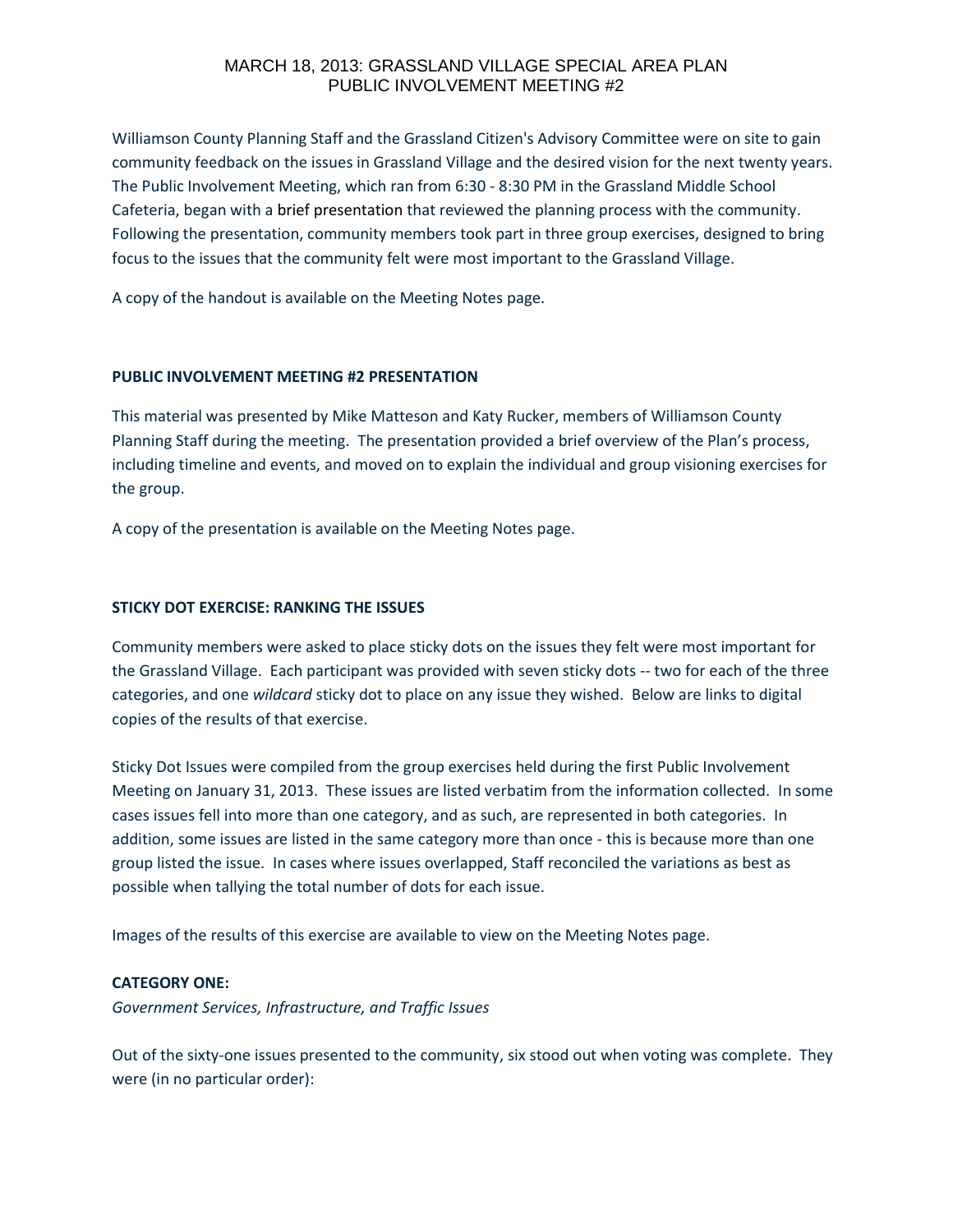# MARCH 18, 2013: GRASSLAND VILLAGE SPECIAL AREA PLAN PUBLIC INVOLVEMENT MEETING #2

- *Bethlehem Loop & Hillsboro Road*
- *Hillsboro Road - traffic issues solved before more commercial, then a plan needs to be in effect (i.e., road widened)*
- *Keep Foxwood Lane a dead end*
- *People can safely walk and bicycle from place to place*
- *Planning and improvement of Hillsboro Road has to be carefully thought out to provide effective and safe traffic flow through Grassland as well as in and around*
- *Traffic in and out of Harpeth Gymnastics*

As many of the above deal with specific vehicular traffic issues, staff combined these specific issues into a broader category of **VEHICULAR TRAFFIC***.* The remaining issues are classified as **PEDESTRIAN SAFETY.**

# **CATEGORY TWO:**

## *Land Use Issues*

Out of the forty-two issues presented to the community, three stood out when voting was complete. They were (in no particular order):

- *I think the pressure for Grassland to grow due to its appeal, schools, and location will be evident. With that in mind, a planned infrastructure of small businesses servicing area neighborhoods is and will be unique in the day of bigger and faster.*
- *Limitations on the size of buildings (already <10,000 sq ft)*
- *Preserved green space and limiting new development*

The first issue listed above was simplified by staff for the purpose of vision and goal creation exercises that were to follow the sticky dot exercise. The issue is classified as **PLANNED INFRASTRUCTURE OF SMALL BUSINESSES SERVICING AREA NEIGHBORHOODS.** The remaining categories are combined slightly to create the second issue, **LIMITATIONS TO BUILDING SIZES**. The final issue is listed as **PRESERVING GREEN SPACES**.

## **CATEGORY THREE:**

*Natural Resources and Design and Character Issues*

Out of the fifty issues presented to the community, four stood out when voting was complete. They were (in no particular order):

 *Connectivity of neighborhoods and commercial areas --> sidewalks/bike lanes separated by green space from traffic.*